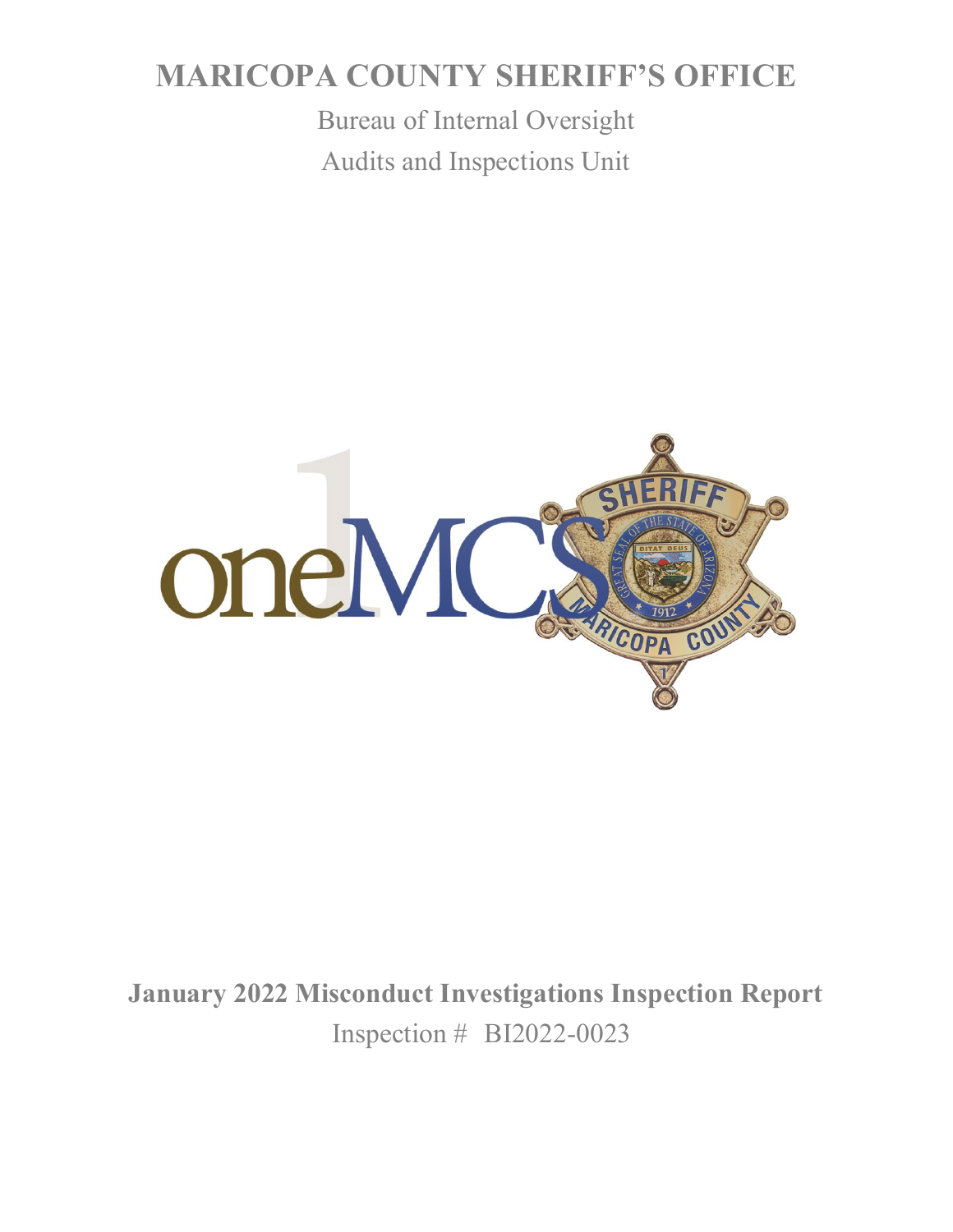The Bureau of Internal Oversight's (BIO) Audits and Inspections Unit (AIU) will conduct Misconduct Investigations inspections monthly. The purpose of the inspection is to ensure compliance with Office policies and to promote proper supervision. To achieve this, inspectors will select for review all Misconduct Investigations that were initiated after November 1, 2017, and completed during the month being analyzed. To ensure consistent inspections, the *Misconduct Investigation Matrix* developed by the AIU will be utilized.

## **Compliance Objectives:**

The compliance objectives for this inspection are contained within each of the included tables.

## **Criteria:**

MCSO Policy GC-4, *Employee Performance Appraisals* MCSO Policy GC-12, *Hiring, and Promotional Procedures* MCSO Policy GC-17, *Employee Disciplinary Procedures* MCSO Policy GH-2, *Internal Investigations* MCSO Policy GH-4, *Bureau of Internal Oversight* MCSO Policy GI-4, *Calls for Service*

#### **Conditions:**

A review of the IAPro records revealed that a total of 20 administrative misconduct investigations were started on or after November 1, 2017, and were closed during the month of January 2022. A list of these investigations was provided to the Monitor team. A randomly selected proportionate sample, consisting of 10 investigations, was provided to AIU for inspection. Of the sample provided for inspection, 0 investigations were completed by *Sworn Supervisors* assigned to the Divisions/Districts, 2 investigations were completed by *Sworn Supervisors* assigned to the Professional Standards Bureau (PSB), 8 investigations were completed by *Detention Supervisors* assigned to the PSB, and 0 investigations were completed by *Civilian Investigators* assigned to the PSB.

#### **Inspection results for the Misconduct Investigations conducted by Sworn Supervisors at the Division/District**

| <b>Compliance Objectives</b>                                                                                                                                                                                               | <b>Total</b><br>Inspected | In<br>Compliance | Not in<br>Compliance | Compliance<br>Rate |
|----------------------------------------------------------------------------------------------------------------------------------------------------------------------------------------------------------------------------|---------------------------|------------------|----------------------|--------------------|
| Determine if complaint notification procedures were followed                                                                                                                                                               | $\Omega$                  | N/A              | N/A                  | N/A                |
| Verify complaint was assigned a unique identifier                                                                                                                                                                          | $\theta$                  | N/A              | N/A                  | N/A                |
| Verify investigation assignment protocols were followed, such as<br>serious or criminal misconduct being investigated outside of the<br>Professional Standards Bureau                                                      | $\Omega$                  | N/A              | N/A                  | N/A                |
| Verify deadlines were met                                                                                                                                                                                                  | $\Omega$                  | N/A              | N/A                  | N/A                |
| Verify investigator who conducted the investigation received<br>required misconduct investigation training                                                                                                                 | $\Omega$                  | N/A              | N/A                  | N/A                |
| Determine if an investigation was conducted by an employee with a<br>history of multiple sustained misconduct allegations, or one<br>sustained allegation of a Category 6 offense from the MCSO's<br>disciplinary matrices | $\Omega$                  | N/A              | N/A                  | N/A                |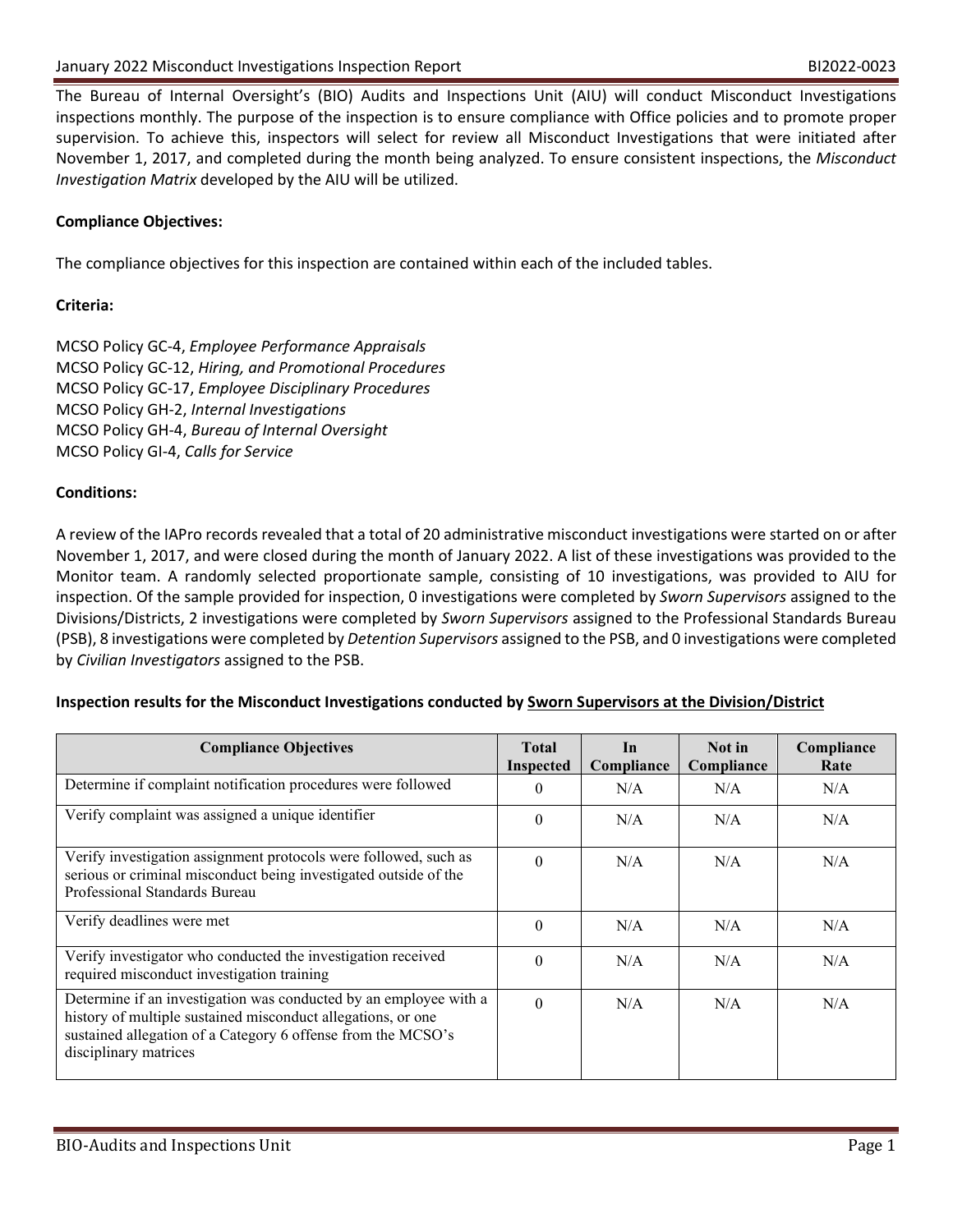# January 2022 Misconduct Investigations Inspection Report **BI2022-0023** BI2022-0023

| Determine if an investigation was conducted by an employee who<br>was named as a principal or witness in any investigation of the<br>underlying incident                              | $\Omega$ | N/A | N/A | N/A |
|---------------------------------------------------------------------------------------------------------------------------------------------------------------------------------------|----------|-----|-----|-----|
| Determine if an investigation was conducted of a superior Officer<br>within the internal affairs investigators' chain of command.                                                     | $\Omega$ | N/A | N/A | N/A |
| Determine if interviews were audio and video recorded                                                                                                                                 | $\Omega$ | N/A | N/A | N/A |
| Determine if the investigative report was reviewed by the<br>appropriate personnel                                                                                                    | $\Omega$ | N/A | N/A | N/A |
| Determine if an employee was promoted or received a salary<br>increase while named as a principal in an ongoing misconduct<br>investigation absent the required written justification | $\Omega$ | N/A | N/A | N/A |
| Determine if a final finding was reached on a misconduct allegation                                                                                                                   | $\Omega$ | N/A | N/A | N/A |
| Determine if an employee's disciplinary history was documented                                                                                                                        | $\theta$ | N/A | N/A | N/A |
| Determine if an explanation was provided for any discipline<br>imposed inconsistently with the disciplinary matrix                                                                    | $\Omega$ | N/A | N/A | N/A |
| <b>Overall Compliance for Misconduct Investigations conducted</b><br>at the Division/District                                                                                         | $\Omega$ | N/A | N/A | N/A |

# **Inspection results for the 2 Misconduct Investigations conducted by Sworn Supervisors at the PSB**

| <b>Compliance Objectives</b>                                                                                                                                                                                               | <b>Total</b><br><b>Inspected</b> | In<br>Compliance | Not in<br>Compliance | Compliance<br>Rate |
|----------------------------------------------------------------------------------------------------------------------------------------------------------------------------------------------------------------------------|----------------------------------|------------------|----------------------|--------------------|
| Determine if complaint notification procedures were followed                                                                                                                                                               | $\mathfrak{D}$                   | 2                | $\Omega$             | 100%               |
| Verify complaint was assigned a unique identifier                                                                                                                                                                          | $\overline{2}$                   | 2                | $\Omega$             | $100\%$            |
| Verify investigation assignment protocols were followed, such as<br>serious or criminal misconduct being investigated outside of the<br>Professional Standards Bureau                                                      | $\mathfrak{D}$                   | $\overline{2}$   | $\Omega$             | 100%               |
| Verify deadlines were met                                                                                                                                                                                                  | $\overline{2}$                   | $\overline{2}$   | $\Omega$             | 100%               |
| Verify investigator who conducted the investigation received<br>required misconduct investigation training                                                                                                                 | $\overline{2}$                   | $\overline{2}$   | $\Omega$             | 100%               |
| Determine if an investigation was conducted by an employee with a<br>history of multiple sustained misconduct allegations, or one<br>sustained allegation of a Category 6 offense from the MCSO's<br>disciplinary matrices | $\overline{2}$                   | $\overline{2}$   | $\Omega$             | 100%               |
| Determine if an investigation was conducted by an employee who<br>was named as a principal or witness in any investigation of the<br>underlying incident                                                                   | $\mathfrak{D}$                   | $\overline{2}$   | $\theta$             | 100%               |
| Determine if an investigation was conducted of a superior Officer<br>within the internal affairs investigators' chain of command.                                                                                          | $\overline{2}$                   | $\overline{2}$   | $\Omega$             | 100%               |
| Determine if interviews were audio and video recorded                                                                                                                                                                      | $\overline{2}$                   | $\overline{2}$   | $\Omega$             | 100%               |
| Determine if the investigative report was reviewed by the<br>appropriate personnel                                                                                                                                         | $\overline{2}$                   | $\overline{2}$   | $\theta$             | 100%               |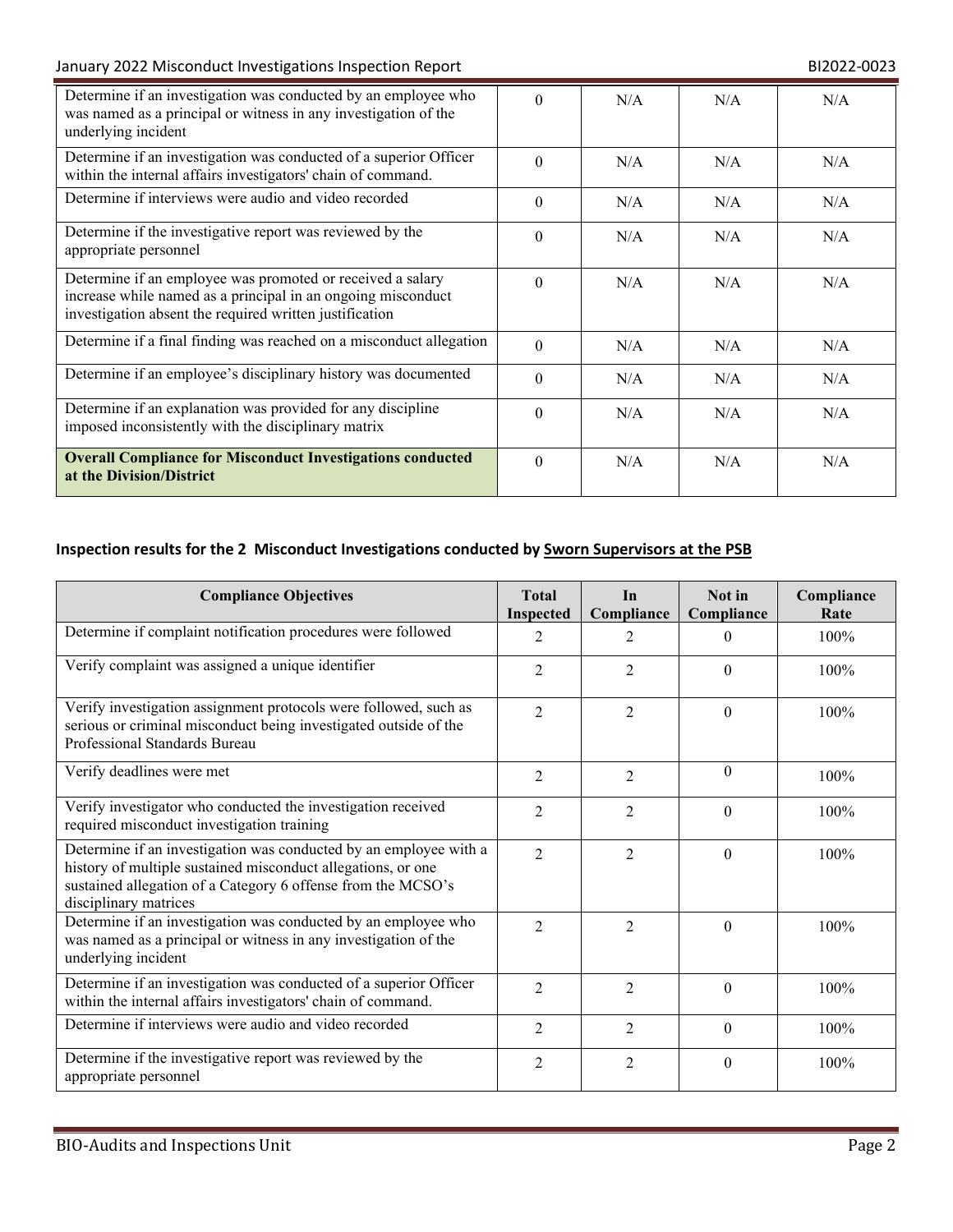| Determine if an employee was promoted or received a salary<br>increase while named as a principal in an ongoing misconduct<br>investigation absent the required written justification |    |    | 100%    |
|---------------------------------------------------------------------------------------------------------------------------------------------------------------------------------------|----|----|---------|
| Determine if a final finding was reached on a misconduct allegation                                                                                                                   |    |    | 100%    |
| Determine if an employee's disciplinary history was documented                                                                                                                        |    |    | 100%    |
| Determine if an explanation was provided for any discipline<br>imposed inconsistently with the disciplinary matrix                                                                    |    |    | $100\%$ |
| <b>Overall Compliance for Misconduct Investigations conducted</b><br>by the Sworn Personnel at the PSB                                                                                | 28 | 28 | 100%    |

# **Inspection results for the 8 Misconduct Investigations conducted by Detention Supervisors at the PSB.**

| <b>Compliance Objectives</b>                                                                                                                                                                                               |   | In<br>Compliance | Not in<br>Compliance | Compliance<br>Rate |
|----------------------------------------------------------------------------------------------------------------------------------------------------------------------------------------------------------------------------|---|------------------|----------------------|--------------------|
| Determine if complaint notification procedures were followed                                                                                                                                                               | 8 | 8                | $\Omega$             | 100%               |
| Verify complaint was assigned a unique identifier                                                                                                                                                                          | 8 | 8                | $\Omega$             | 100%               |
| Verify investigation assignment protocols were followed, such as<br>serious or criminal misconduct being investigated outside of the<br>Professional Standards Bureau                                                      | 8 | 8                | $\Omega$             | 100%               |
| Verify deadlines were met                                                                                                                                                                                                  | 8 | 8                | $\theta$             | 100%               |
| Verify investigator who conducted the investigation received<br>required misconduct investigation training                                                                                                                 | 8 | 8                | $\Omega$             | 100%               |
| Determine if an investigation was conducted by an employee with a<br>history of multiple sustained misconduct allegations, or one<br>sustained allegation of a Category 6 offense from the MCSO's<br>disciplinary matrices | 8 | 8                | $\theta$             | 100%               |
| Determine if an investigation was conducted by an employee who<br>was named as a principal or witness in any investigation of the<br>underlying incident                                                                   | 8 | 8                | $\Omega$             | 100%               |
| Determine if an investigation was conducted of a superior Officer<br>within the internal affairs investigators' chain of command.                                                                                          | 8 | 8                | $\Omega$             | 100%               |
| Determine if interviews were audio and video recorded                                                                                                                                                                      | 8 | 7                | $\Omega$             | 87.50%             |
| Determine if the investigative report was reviewed by the<br>appropriate personnel                                                                                                                                         | 8 | 8                | $\theta$             | 100%               |
| Determine if an employee was promoted or received a salary<br>increase while named as a principal in an ongoing misconduct<br>investigation absent the required written justification                                      | 8 | 8                | $\mathbf{0}$         | 100%               |
| Determine if a final finding was reached on a misconduct allegation                                                                                                                                                        | 8 | 8                | $\Omega$             | 100%               |
| Determine if an employee's disciplinary history was documented                                                                                                                                                             | 8 | 8                | $\boldsymbol{0}$     | 100%               |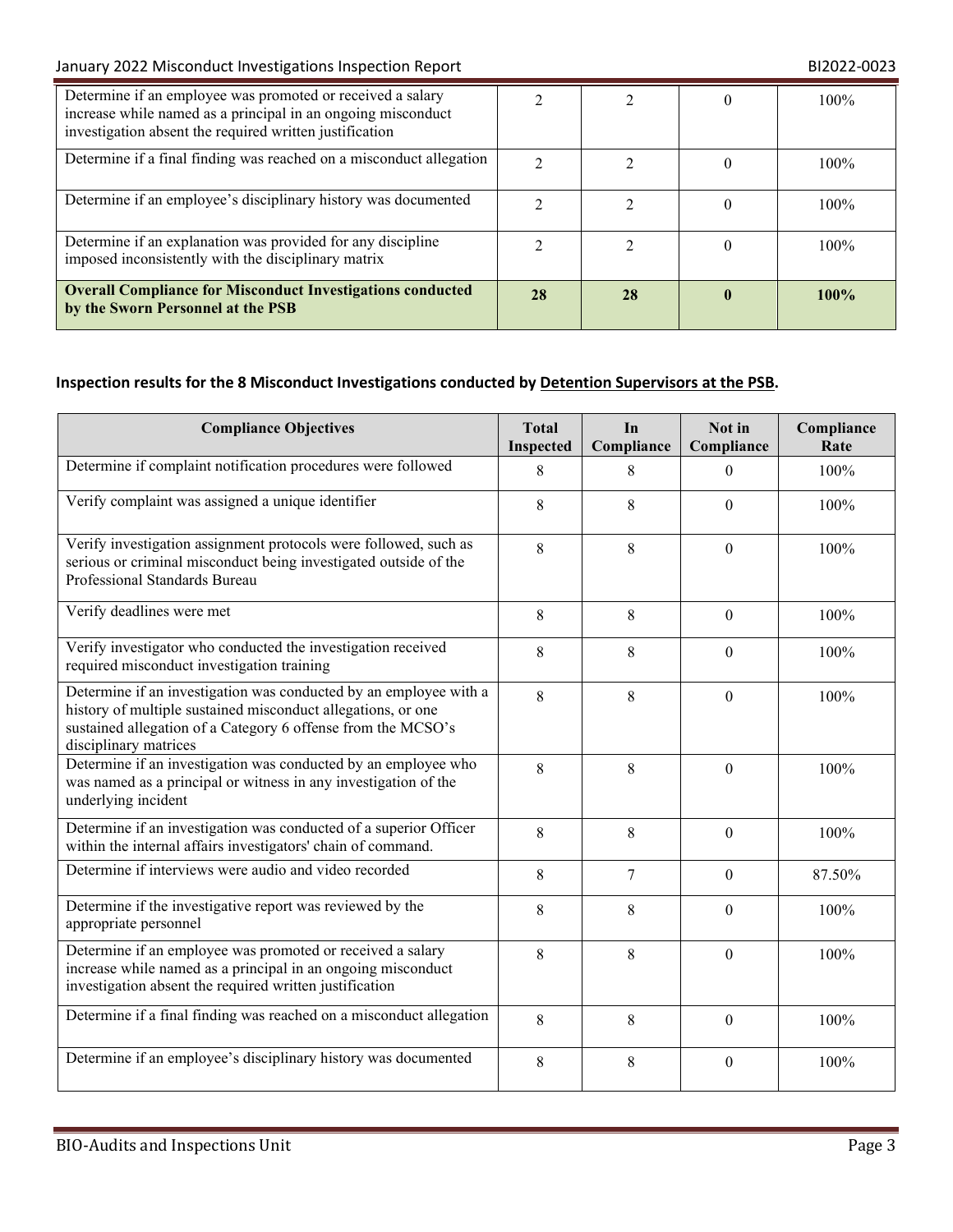# January 2022 Misconduct Investigations Inspection Report **BI2022-0023** BI2022-0023

| Determine if an explanation was provided for any discipline<br>imposed inconsistently with the disciplinary matrix |            |  | $100\%$   |
|--------------------------------------------------------------------------------------------------------------------|------------|--|-----------|
| <b>Overall Compliance for Misconduct Investigations conducted</b><br>by Detention Personnel at the PSB             | <b>112</b> |  | $99.11\%$ |

# **Inspection results for the Misconduct Investigations conducted by Civilian Investigators at the PSB**

| <b>Compliance Objectives</b>                                                                                                                                                                                               |                           | In<br>Compliance | Not in<br>Compliance | Compliance<br>Rate |
|----------------------------------------------------------------------------------------------------------------------------------------------------------------------------------------------------------------------------|---------------------------|------------------|----------------------|--------------------|
| Determine if complaint notification procedures were followed                                                                                                                                                               | Inspected<br>$\mathbf{0}$ | N/A              | N/A                  | N/A                |
| Verify complaint was assigned a unique identifier                                                                                                                                                                          | $\theta$                  | N/A              | N/A                  | N/A                |
| Verify investigation assignment protocols were followed, such as<br>serious or criminal misconduct being investigated outside of the<br>Professional Standards Bureau                                                      | $\mathbf{0}$              | N/A              | N/A                  | N/A                |
| Verify deadlines were met                                                                                                                                                                                                  | $\theta$                  | N/A              | N/A                  | N/A                |
| Verify investigator who conducted the investigation received<br>required misconduct investigation training                                                                                                                 | $\theta$                  | N/A              | N/A                  | N/A                |
| Determine if an investigation was conducted by an employee with a<br>history of multiple sustained misconduct allegations, or one<br>sustained allegation of a Category 6 offense from the MCSO's<br>disciplinary matrices | $\overline{0}$            | N/A              | N/A                  | N/A                |
| Determine if an investigation was conducted by an employee who<br>was named as a principal or witness in any investigation of the<br>underlying incident                                                                   | $\mathbf{0}$              | N/A              | N/A                  | N/A                |
| Determine if an investigation was conducted of a superior Officer<br>within the internal affairs investigators' chain of command.                                                                                          | $\overline{0}$            | N/A              | N/A                  | N/A                |
| Determine if interviews were audio and video recorded                                                                                                                                                                      | $\overline{0}$            | N/A              | N/A                  | N/A                |
| Determine if the investigative report was reviewed by the<br>appropriate personnel                                                                                                                                         | $\theta$                  | N/A              | N/A                  | N/A                |
| Determine if an employee was promoted or received a salary<br>increase while named as a principal in an ongoing misconduct<br>investigation absent the required written justification                                      | $\boldsymbol{0}$          | N/A              | N/A                  | N/A                |
| Determine if a final finding was reached on a misconduct allegation                                                                                                                                                        | $\boldsymbol{0}$          | N/A              | N/A                  | N/A                |
| Determine if an employee's disciplinary history was documented                                                                                                                                                             | $\theta$                  | N/A              | N/A                  | N/A                |
| Determine if an explanation was provided for any discipline<br>imposed inconsistently with the disciplinary matrix                                                                                                         | $\mathbf{0}$              | N/A              | N/A                  | N/A                |
| <b>Overall Compliance for Misconduct Investigations conducted</b><br>by the Sworn Personnel at the PSB                                                                                                                     | $\bf{0}$                  | N/A              | N/A                  | N/A                |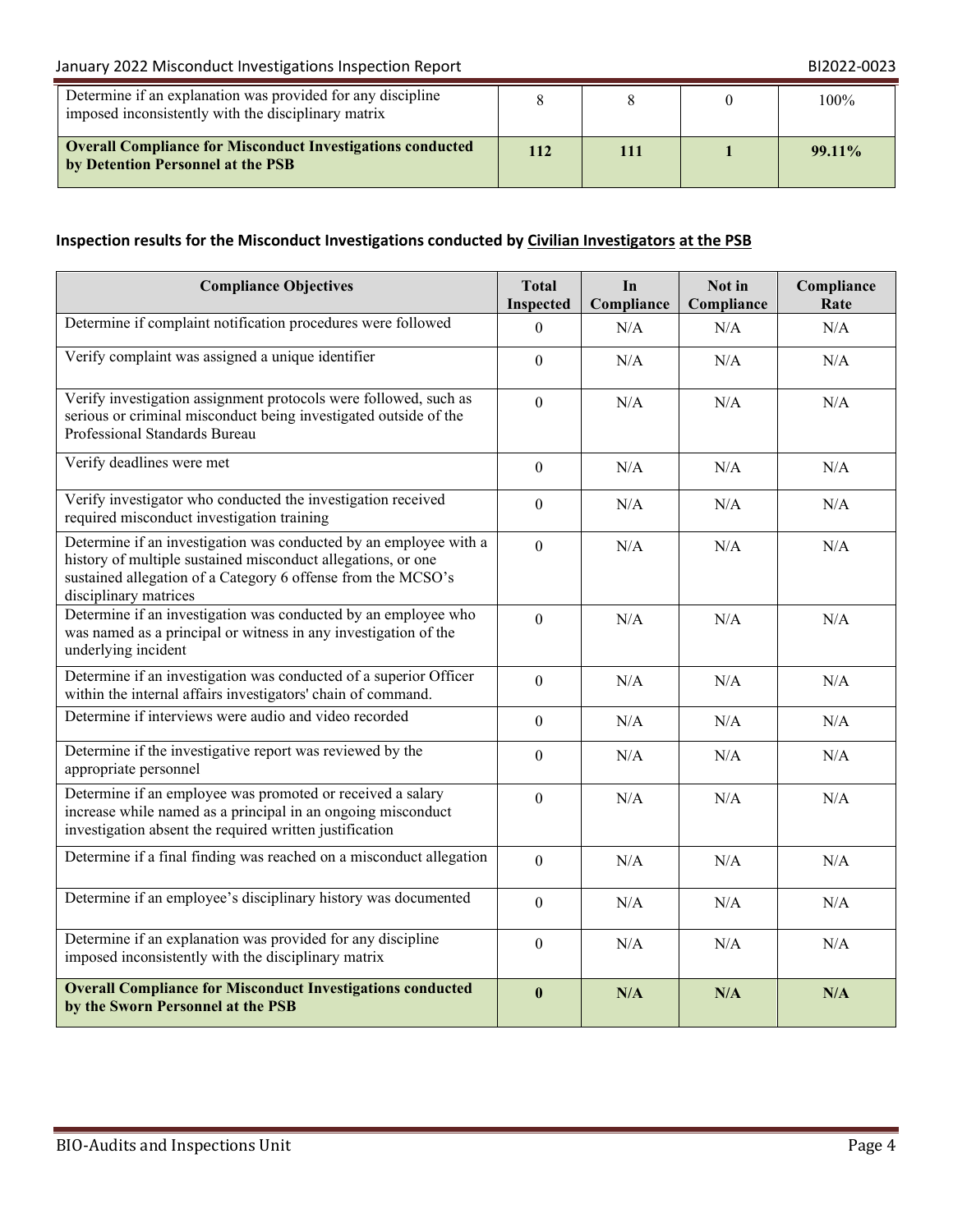#### **Compliance for January 2022:**

| <b>Compliance Rate by Identified Personnel</b>                  | <b>Compliance Rate</b> |
|-----------------------------------------------------------------|------------------------|
| Sworn Personnel at the Division/District Level                  | N/A                    |
| Sworn Personnel at the Professional Standards Bureau            | 100%                   |
| Detention Personnel at the Professional Standards Bureau        | 99.11%                 |
| Civilian Investigators at the Professional Standards Bureau     | N/A                    |
| <b>Overall Compliance for January Misconduct Investigations</b> | 99.29%                 |

The following deficiency was identified during the inspection and a BIO Action Form is requested from the affected divisions.

| <b>IA Number</b> | <b>Employee</b> | Current            | <b>Current Division Commander</b> |
|------------------|-----------------|--------------------|-----------------------------------|
|                  |                 | <b>Assignment</b>  |                                   |
| IA2019-0481      | Captain         | Lower Buckeye Jail | Chief                             |
|                  |                 | <b>Deficiency</b>  |                                   |

### **Determine if interviews were audio and video recorded:**

Records in the IAPro Case file indicate that the originally assigned investigator conducted an interview with one of the complainants that was not video recorded. The case file includes a statement from that investigator confirming that the interview was only audio recorded but no explanation was provided for not video recording the interview.

## **Reference: MCSO Policy GH-2, Subsection 4.A.6**

Unless stated above, there are no prior BIO Action Forms similar in nature or supervisor notes addressing the identified deficiency.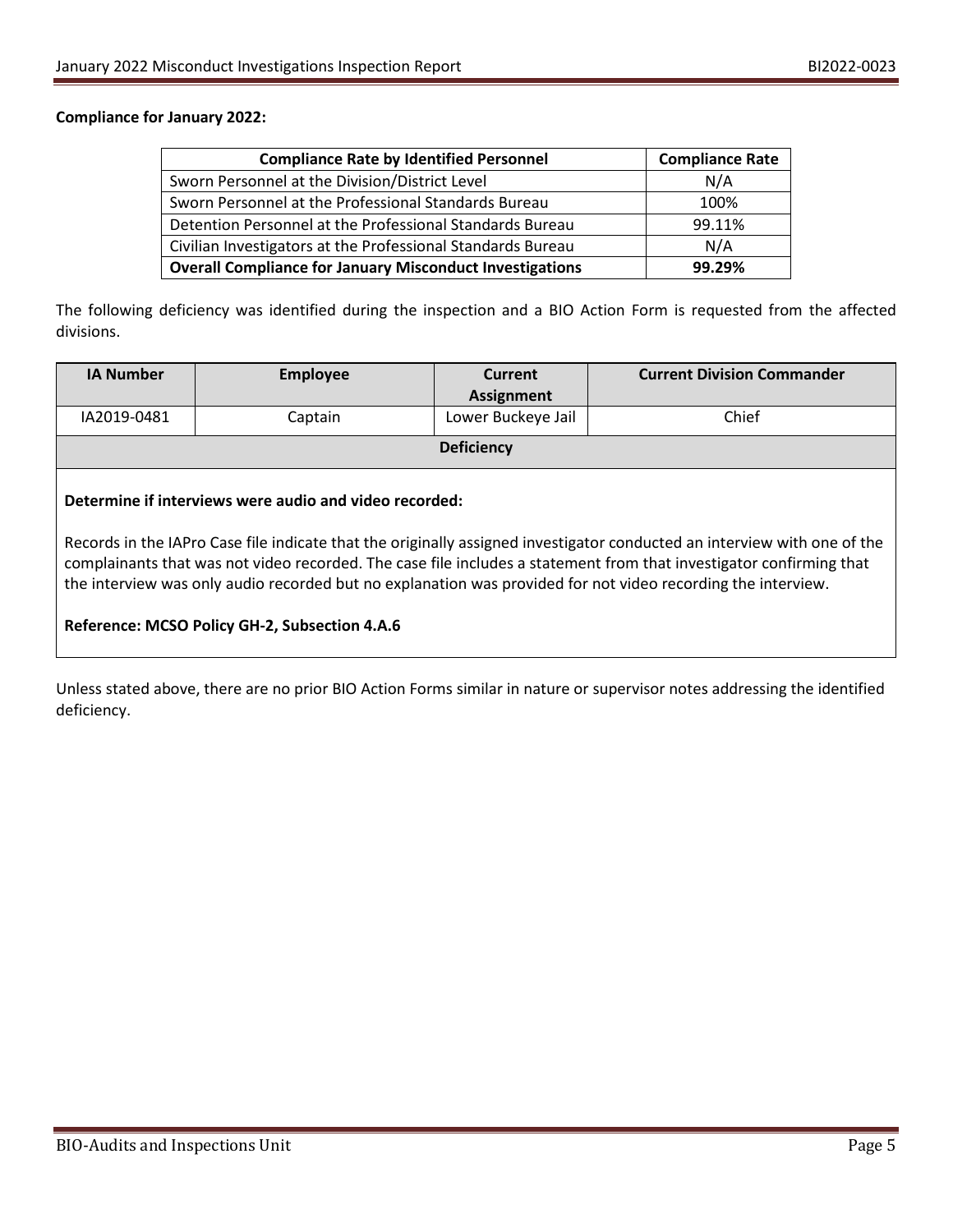Below is the historical comparison of compliance for Misconduct Investigations conducted by sworn supervisors at the Districts/Divisions:



Below is the historical comparison of compliance for Misconduct Investigations conducted by sworn personnel at the Professional Standards Bureau:

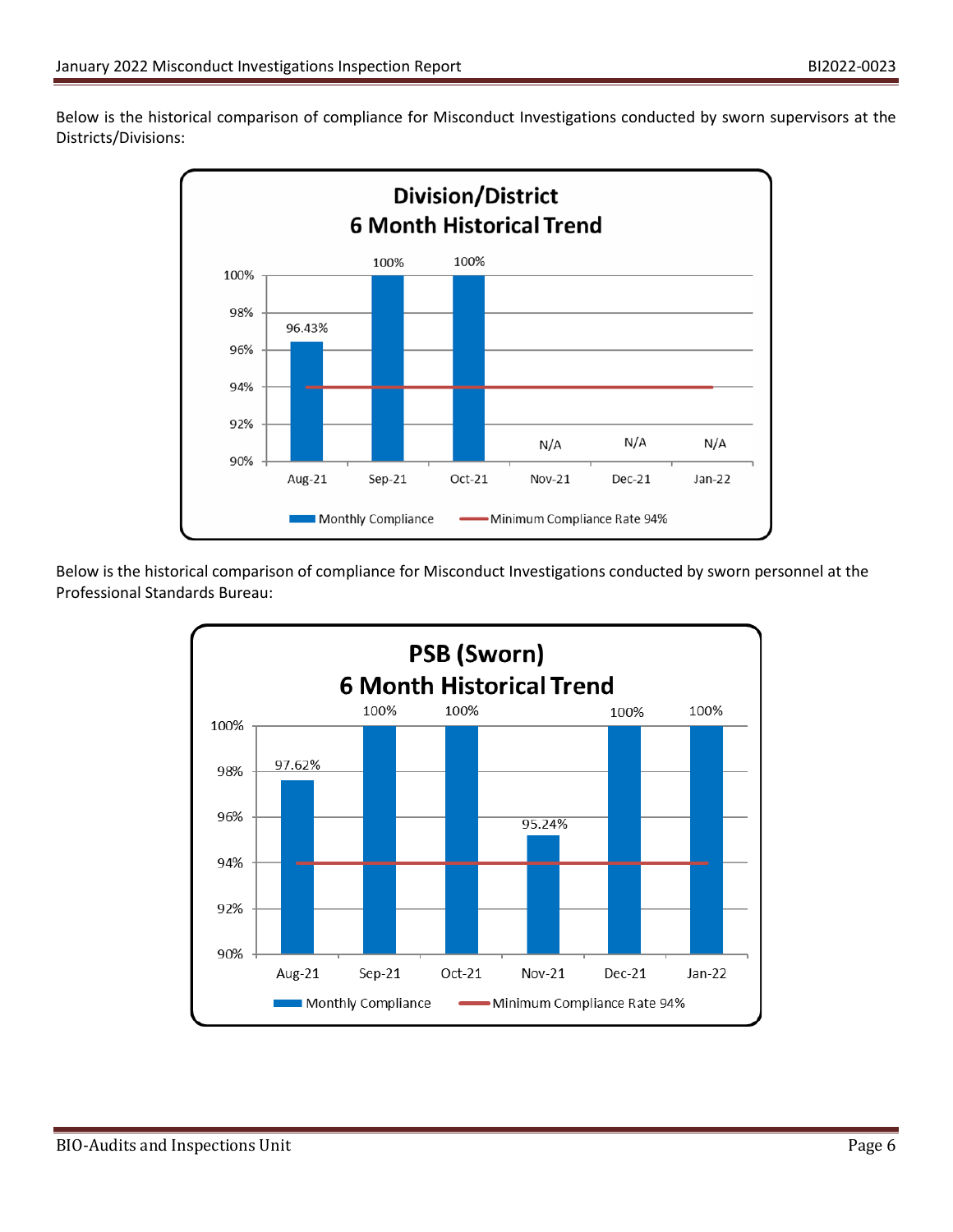Below is the historical comparison of compliance for Misconduct Investigations conducted by detention personnel at the Professional Standards Bureau:



Below is the historical comparison of compliance for Misconduct Investigations conducted by civilian investigators at the Professional Standards Bureau: